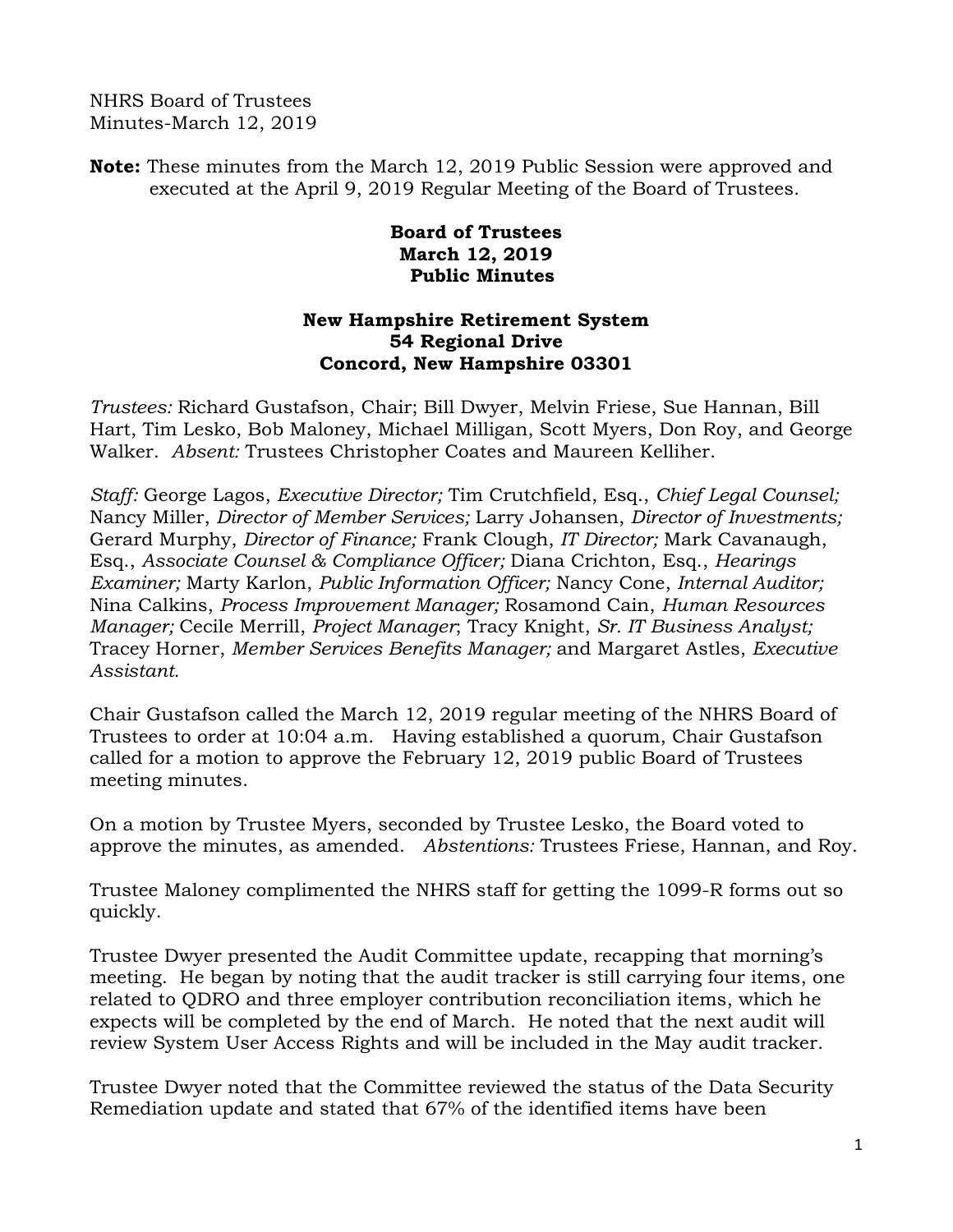completed. He reported that 14 of the 16 process enhancement recommendations provided by Plante Moran have been addressed. The two remaining recommendations need to be reviewed with Plante Moran. Lastly, he noted that the Committee received an update on the pending Actuarial Audit. Segal has received all of the information that they requested from GRS and the expectation is that Segal will provide a draft report to NHRS in either late April or early May.

Trustee Roy reported on the recent activities of the Governance Committee, noting that it met on February 12 and March 7. At the February 12 meeting, the Committee unanimously voted to recommend to the Board of Trustees that it adopt the Data Security Policy.

On a motion by Trustee Roy, seconded by Trustee Hart, the Board voted unanimously to accept the recommendation of the Governance Committee to adopt the Data Security Policy, as presented.

Trustee Roy explained that at the March 7 Governance Committee meeting, it voted unanimously to recommend to the Board of Trustees to engage Groom Law Group based on the RFP evaluation undertaken by staff.

Chief Legal Counsel Crutchfield explained that pursuant to the RFP, firm responses were weighted 2/3 for technical responses and 1/3 for fees. Staff involved in the scoring unanimously selected Groom as their first choice. Another key factor in staff's decision to recommend Groom was that since 2009, Groom has had intimate knowledge of RSA 100-A, as well as the reasoning and history of multiple revisions to the statute over the past 10 years. This knowledge has led to time efficiencies and expense reductions.

Chair Gustafson directed the Board's attention to Mr. Crutchfield's February 28, 2019 memo, outlining the downtrend in legal expense over time. He also noted that the staff has been very satisfied with the quality of Groom's legal work, responsiveness and commitment to assisting with Trustee education.

On a motion by Trustee Roy, seconded by Trustee Dwyer, the Board voted unanimously to accept the recommendation of the Governance Committee that the Board select Groom Law Group as outside legal counsel for fiduciary, tax and benefits, and legislative matters per the recent legal RFP for those services, as presented. The engagement period under the RFP will be for a three-year term, following the expiration of the current agreement in May. NHRS will retain the option to unilaterally extend the agreement for three additional periods, not to exceed one year at a time.

Chair Gustafson reported on the Board Self-Evaluation Policy adopted at the June 12, 2018 Board meeting. He encouraged the Board members to complete and return the *Overall Board Evaluation* form to assess Board function and effectiveness. Executive Director Lagos noted that the *Self-Evaluation* section is for the Trustees' personal use and is not intended to be returned to the Board.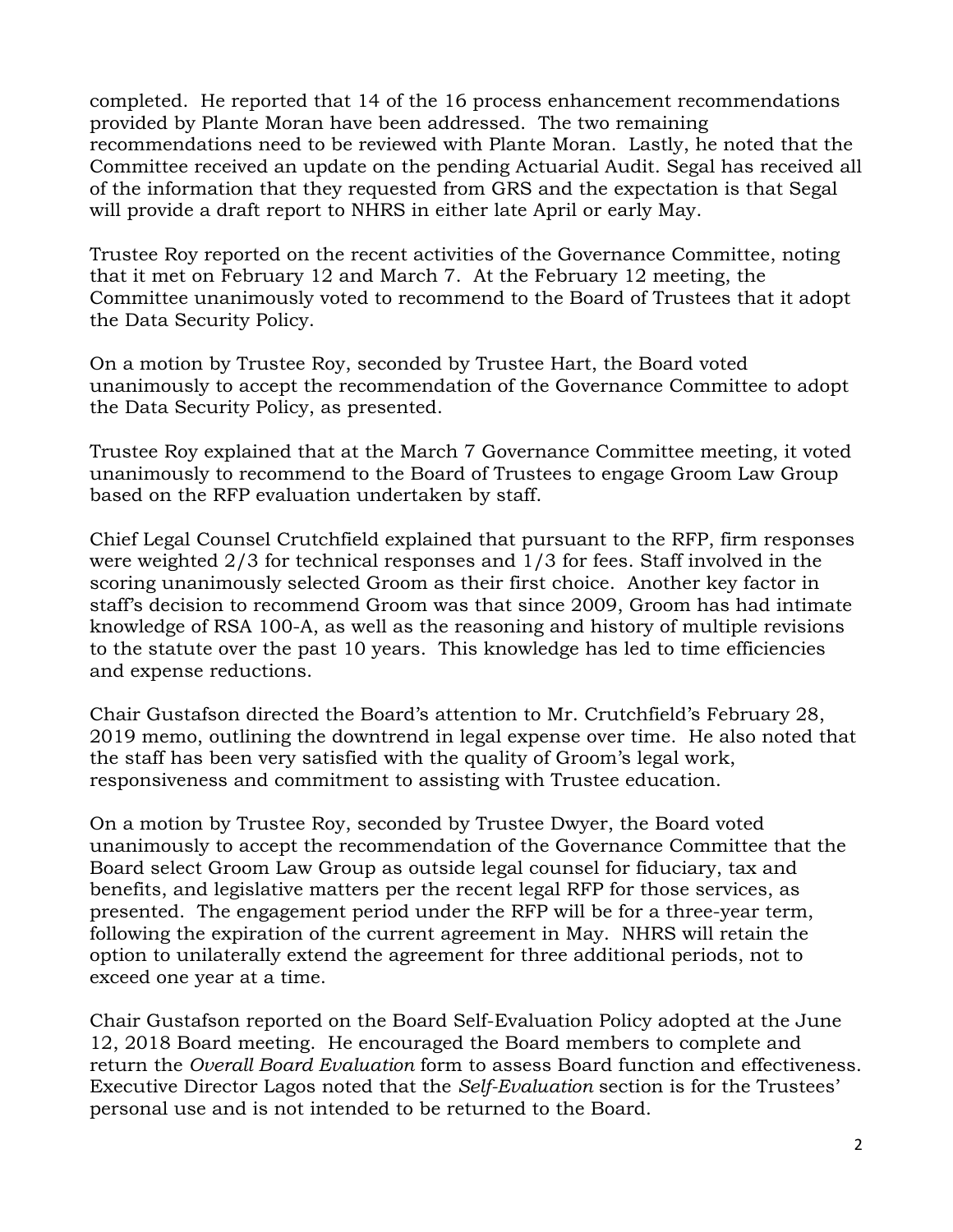Trustee Roy gave the Board an update on the progress made on the due diligence on possibly moving to paperless Board meetings. He reported that two presentations have been made to staff by respondents to the RFI, Convene and Diligent.

Director of Investments Larry Johansen gave the Board an economic update in Trustee Kelliher's absence. He reported that new jobs in January were expected to be up 180,000 jobs but only 20,000 jobs were realized. Unemployment came in at 3.8%, with 3.9% expected. CPI came in with the year-over-year up 1.5%, as compared to the expected 1.6%. He noted that Federal Reserve Chairman Powell's recent speech indicated that the economy continues to grow, although more slowly. There are concerns about the economies slowing down in China and Europe, but none of the economists have indicated expectations for a recession in this calendar year.

Mr. Johansen recapped the February IIC meeting, noting that non-US small-cap equity manager Segall Bryant & Hamill and global fixed income manager Manulife gave presentations in conjunction with the two-year contract renewal process. AbelNoser presented an analysis of the System's equity trading costs for calendar year 2018, with all categories reflecting lower-than-average costs. NEPC presented the results of its Asset/Liability study and Liquidity Analysis. A brief summary indicated that nearly 75% of its assets maintain monthly or better liquidity. In the event of a significant market turndown, NHRS would have ample assets to meet benefit payments.

At the March IIC meeting, global equity manager Walter Scott will make a presentation in conjunction with a two-year contract renewal process. The IIC will spend significant time with NEPC discussing asset allocation targets and ranges. Mr. Johansen noted that he is not expecting any significant changes to the asset class targets, but there may be some changes within the asset classes and manager benchmarks. The IIC has been very busy over the last few months. In December, a thorough review with NEPC occurred for the private portfolio and, in January, a thorough review was conducted of the public market portfolio and NEPC's capital market assumptions. In February, a significant amount of time was spent reviewing the asset liability study and liquidity analysis, and March will culminate with decisions regarding asset class targets and ranges.

In reply to a Trustee's question regarding Board member attendance at the NEPC Conference in Boston on May 7-8, Mr. Johansen replied that Trustees are welcome to attend, and he would provide attendee information to Mr. Lagos to be circulated in the weekly Board Update.

Chair Gustafson called the Board's attention to Page 2 of the NEPC's Comparative Performance and Fee Analysis. The analysis reflects that NHRS has done very well in terms of both investment and administrative expense management, as compared to peer pension systems.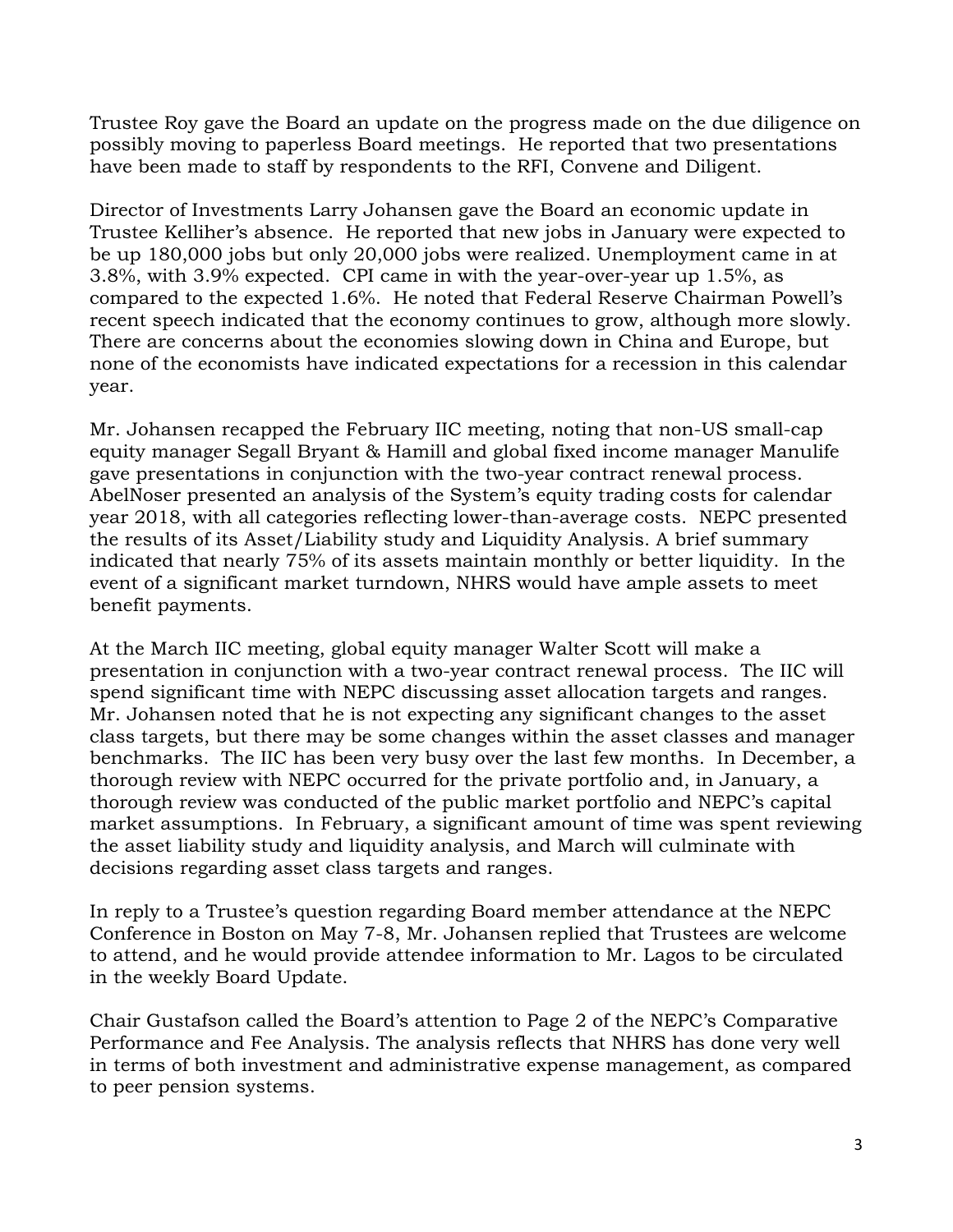Trustee Myers reported on the Legislative Committee, highlighting the noteworthy bills in the 2019 Legislative Tracker. He began with HB 629, to establish a defined contribution to the state retirement plan for new members of the retirement system, who begin service on or after July 1, 2019, which was deemed inexpedient to legislate. He also noted that SB 28, as amended, which adds an active NHRS member, appointed from a list of nominations provided by public employee labor organizations, to the NHRS's Independent Investment Committee as a non-voting member, was passed by the Senate, and will move to the House.

Mr. Lagos mentioned that HB 2 includes proposed changes to the Judicial Retirement Plan (JRP), which could have implications with regard to retirement system expenses associated with providing administrative services to the JRP. An internal meeting is planned later in the week to discuss this further.

Trustee Walker reported for the Benefits Committee, noting that there was no meeting in March but a meeting is expected before the April Board meeting.

Trustee Hart reported that following the last Board meeting, he and Chair Gustafson met with Executive Director Lagos to review the recently completed Executive Director Performance Evaluation, and to discuss strategic goals that will be integrated into the Strategic Planning process. A "non-meeting" to discuss the collective bargaining strategy was held on March 7. Trustee Hart requested that the Board temporarily adjourn to discuss collective bargaining.

On a motion by Trustee Hart, seconded by Trustee Milligan, the Board voted unanimously to temporarily adjourn the meeting for the purpose of discussing collective bargaining strategy or negotiations under RSA 91-A:2, I(a).

On a motion by Trustee Hart, seconded by Trustee Lesko, the Board voted unanimously to reconvene the Board meeting.

Director of Member Services Nancy Miller, along with Public Information Officer Marty Karlon, began the Trustee Education session on the "Retirement Application Process." Ms. Miller and Mr. Karlon gave the Board an overview of benefits, planning for retirement, required documentation, timeframes and the options available to members, with respect to filing for retirement. Ms. Miller and Mr. Karlon then fielded questions from the Trustees.

Executive Director Lagos remarked that the Member Benefit Specialists on the Member Services Team are doing an outstanding job and noted that NHRS consistently receives positive feedback from the members and beneficiaries on a regular basis.

Mr. Lagos reported on the annual update to the 2020 Strategic Planning Process. This plan is the basis for creating action plans for the next fiscal year for each NHRS operating area. He then explained the "Preserve, Achieve and Avoid" (PAA) exercise, which identifies functions and activities that are positive contributors to the NHRS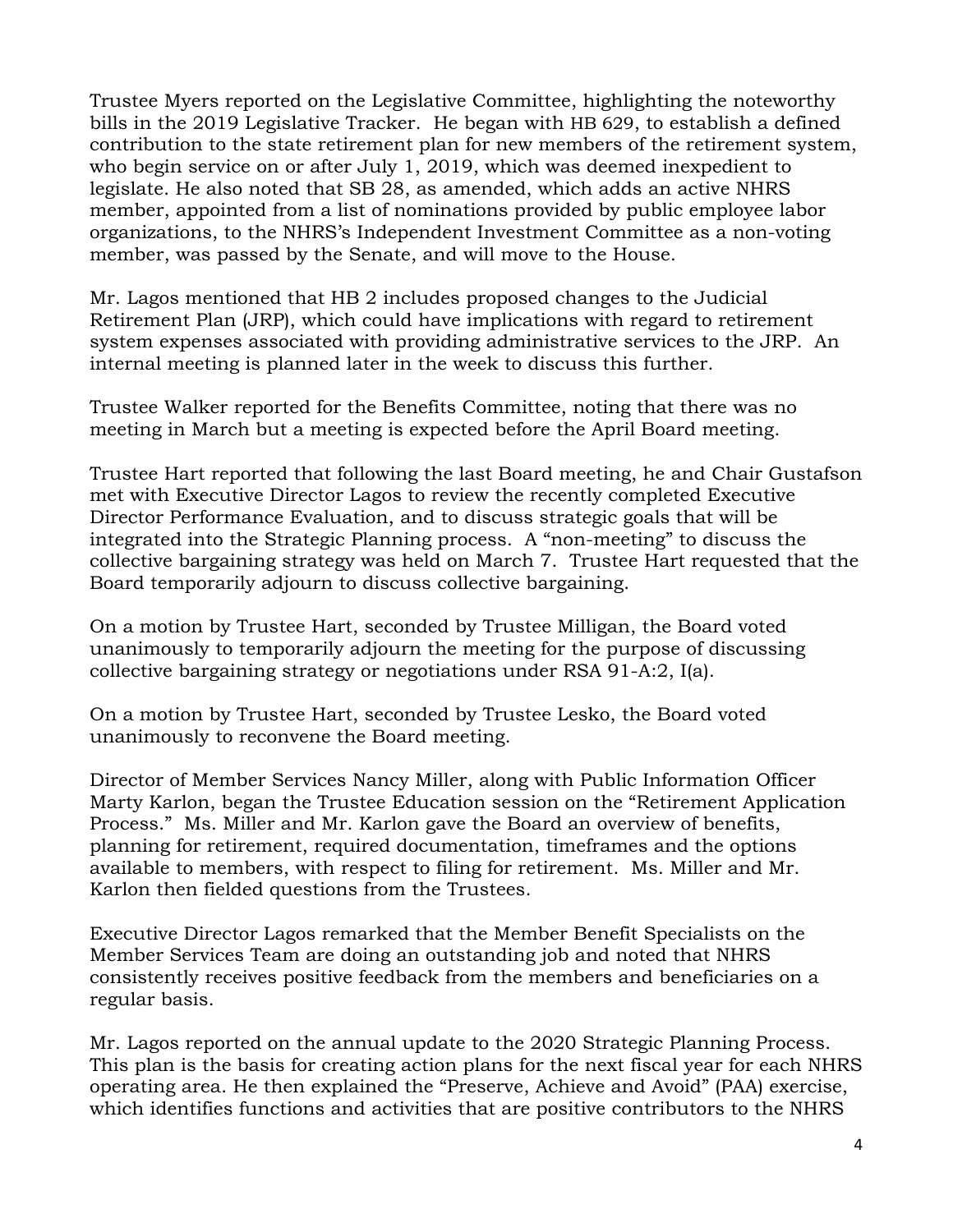mission; additional opportunities or initiatives not yet being realized; and situations or circumstances that are perceived as detrimental and ought to be mitigated or eliminated.

Mr. Lagos provided the Board with a draft of the preliminary FY 2020 NHRS Three-Year Strategic Plan, which incorporated the objectives identified by the Trustees as a part of the Executive Director Performance Evaluation Process. Mr. Lagos noted that the Board would again be discussing Strategic Planning at the April meeting, and the final plan would likely be adopted at the May meeting.

Mr. Lagos reported on the Executive Operating Report, noting that Key Performance Measures (KPMs) scored 95.51% this month. A Plante Moran recommendation, with regard to medical subsidies and the way employers provide their rate changes on their insurance programs to NHRS, is still under review. A conference call is being scheduled with Plante Moran to discuss possible corrective measures.

The PGV3 Project is underway, with meetings held in February to develop requirements. NHRS hired a new IT Senior Business Analyst, Tracey Knight.

The Data Risk Assessment or (DRAPP) remediation effort is now 67% complete. Most of the remaining issues will be resolved in the near term, but those items requiring system solutions will take additional time, as will issues related to vendor contracts.

Mr. Lagos reported on the monthly Telephone Survey Results, noting that he has now personally spoken to 1,035 members about their experiences with NHRS. He commented that these calls have been valuable in providing insight into issues important to our members and beneficiaries.

Lastly, Mr. Lagos reported on the System's Policies & Procedures database, which now houses over 100 system policies, 150 procedures, and over 100 contracts, and other important documents.

Project Manager Cecile Merrill gave the Board an update on the PGV3 project. She reported that all seven of the project planning documents are complete, approved, and posted for staff to review. The Project Team has had two requirement gathering sessions with LRS, and reviewed a total of 491 requirements of which 20 are being held for further discussion; 35 requirements have been removed; 20 requirements have been added; and 13 requirements are out of scope. The 35 data conversion issues, which had been identified have been addressed. Ms. Merrill noted that the Team would now focus on data cleansing. LRS and LRWL will be on site next week for another requirements gathering session, looking at about 188 requirements. Ms. Merrill noted that the project is on schedule and all is going well.

Chief Legal Counsel Tim Crutchfield gave the Legal report, noting that Hearing Examiner Diana Crichton continues to do a good job managing pending appeals,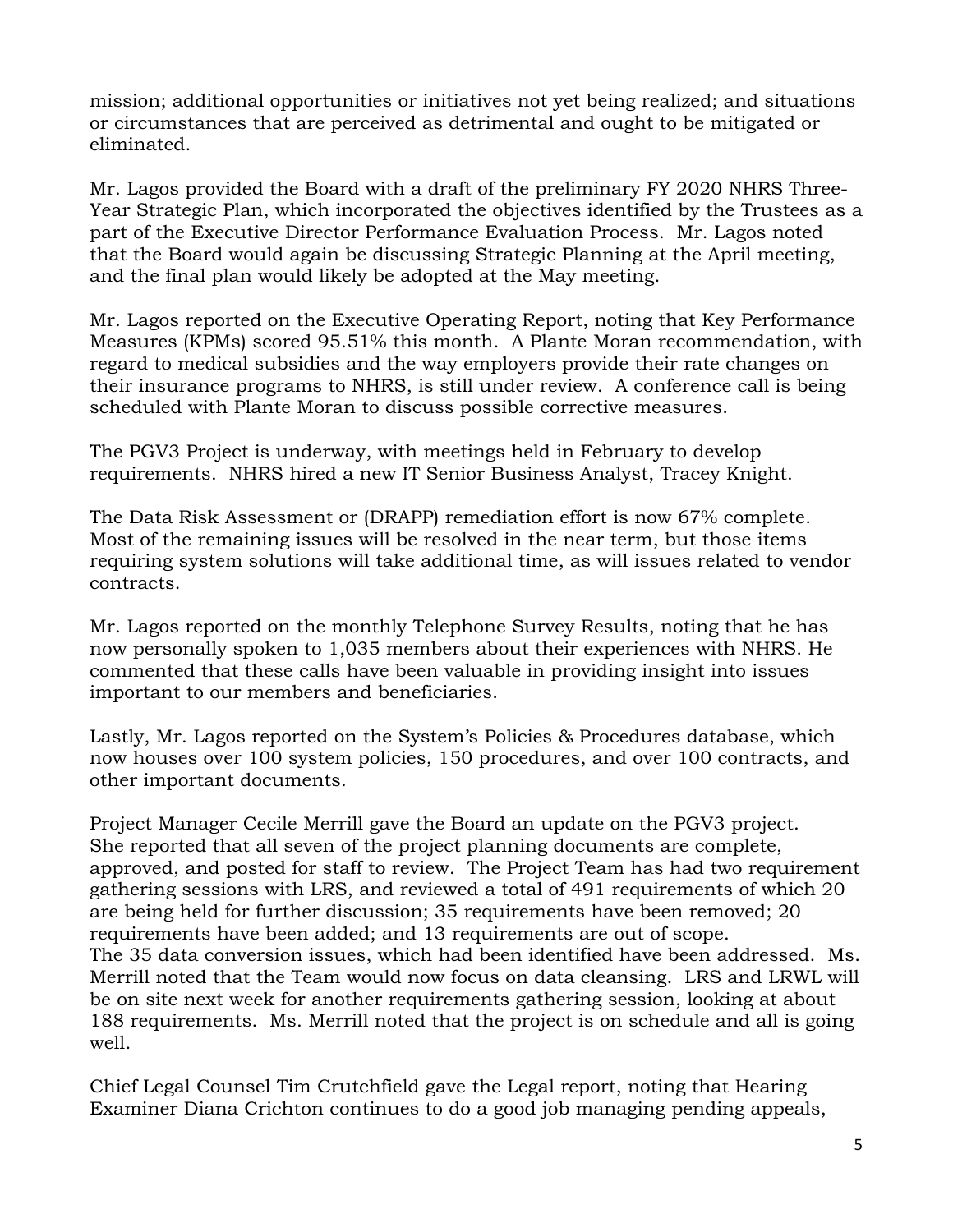either administrative or disability, and has handled timely scheduling of all prehearings and hearings. Regarding gainful occupation (GO), March is the month that requests are sent out for those receiving disability retirement benefits, asking them to report any annual earnings they may have had. In October, the Board will receive the annual GO report, which includes benefit adjustments to be made for the next calendar year.

Mr. Crutchfield continued that during the past month, the Legal Department has worked on a variety of issues such as the Legal RFP, the RFI for the paperless Board meetings, and reviewing eligibility for earnable compensation and/or service credit. Legal meets with Member Services every two weeks to discuss pending issues which may lead to administrative appeals.

Director of Finance Gerard Murphy reported that on February 26, staff held an employer training session for municipal and county employers which was fully subscribed. The first session was on Employer Audits and the second session was on Employer reporting and the reconciliation process. The feedback on the sessions was very positive. Another session is planned for later in the year for school districts. Mr. Murphy directed the Board's attention to pages 4 and 5 of the Investment & Non-Investment Administrative Expenses – Budget vs. Actual. He explained that the negative expense variances shown for actuarial fees, audit fees, and insurance expenses are all attributable to timing differences. He further explained that another variance in audit fees is anticipated due to GASB 75 audit work, which was not included in the Plante Moran contract and had to be completed by KPMG.

Mr. Murphy noted that the KPM that Finance missed this month was due to a penalty notification to one employer which was late by one day.

Director of IT Frank Clough referred to a chart indicating the number of system outages reported from 2014 to 2018. The chart reflects a significant and consistent reduction in outages each year from 2014 through 2018 due in part to updated hardware, extended software support and the efforts of the IT staff. This measure evidences the improved effectiveness of the IT operation.

Mr. Clough reported on the Nessus security audit being done by David Crepeault, our recently hired IT Security Officer (ISSO). This audit involves a scan of all devices on our network infrastructure or anything that is plugged in.

Mr. Clough went on to note that we now have a second email server at the Massachusetts COLO site to provide redundancy. If one email server goes down, the other will take over.

Executive Director Lagos noted that NHRS received an alert earlier in the week from the FBI that there have been increased efforts to gain unauthorized access to participant and member accounts of pension systems, 401Ks, and other benefit related entities. A notice was provided to staff with a number of recommendations.